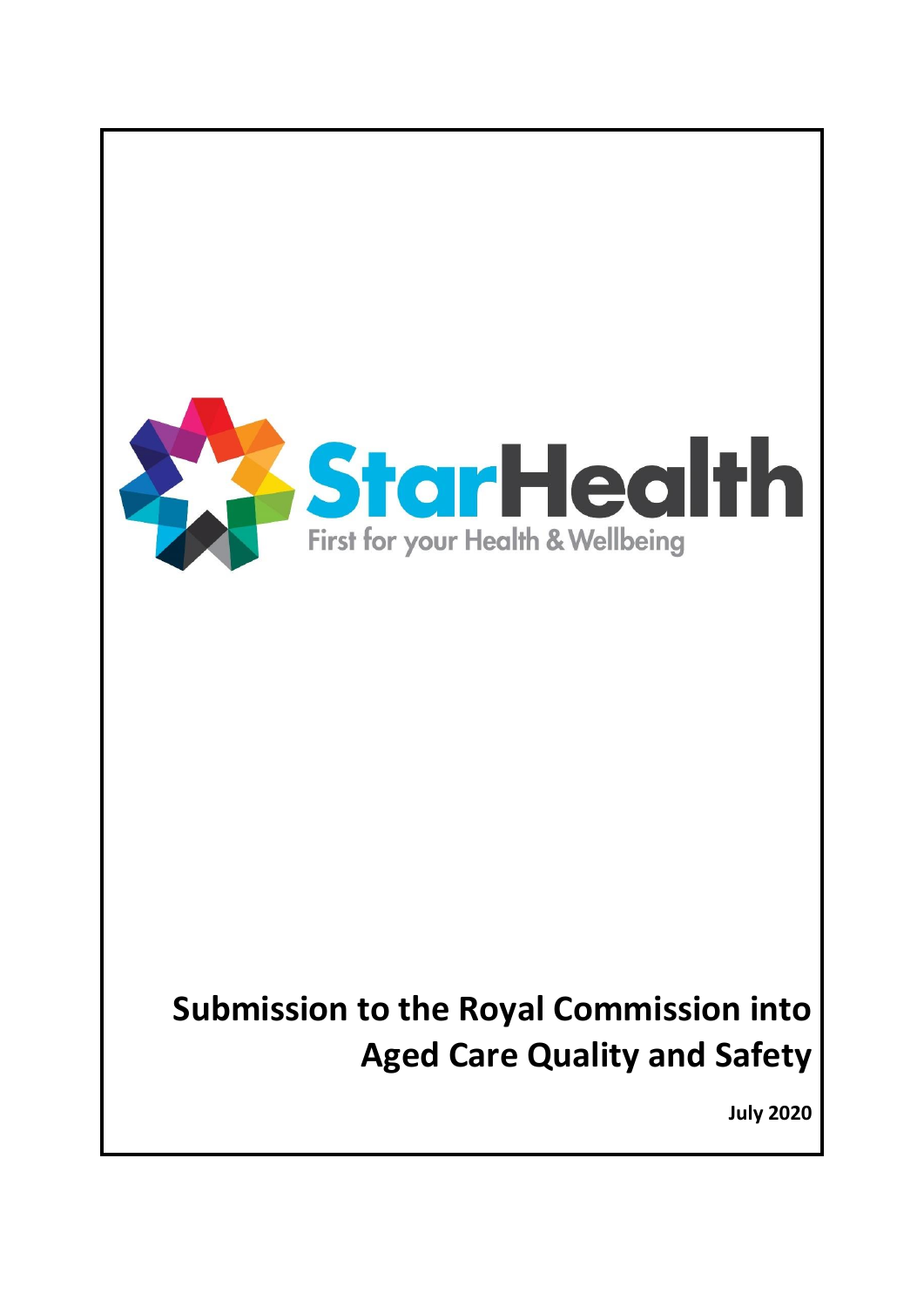Dear Commissioners

Thank you for the opportunity to provide a submission to the Royal Commission into Aged Care Quality and Safety.

Star Health is a leading not-for-profit provider of primary health and community services in the inner south of Melbourne and surrounds. Operating from a social model of health, we provide a comprehensive range of holistic, wrap-around services including GP, dental, allied health, aged care, mental health, alcohol and other drugs, Indigenous health, homelessness and family violence.

In working towards our vision of *Health and wellbeing for all*, Star Health has a strong focus on social justice, and specialist expertise in engaging, supporting and advocating for our most vulnerable community members. We also engage in community building and health promotion activities to build the health and wellbeing of our local communities.

As part of our comprehensive service offering, Star Health delivers a range of services for older people, including:

- Allied health services including podiatry, occupational therapy, physiotherapy, diabetes education and dietetics
- Group exercise programs including: gentle exercise, strength training, falls prevention/balance, hydrotherapy, and community gym programs
- Commonwealth Home Support Program
- Home Care Packages
- Post-Acute Care
- Older Persons High Rise Care Coordination & Social Support Program
- Supporting Accommodation for Vulnerable Victorians Initiative (SAVVI).
- Residential Aged Care Mental Health Support Program.

Please find attached our submission which has been developed in consultation with a number of our aged care staff and older people who are our consumers, volunteers and local community members.

If any aspect of this submission requires clarification, please contact me at the Star Health office on (03) 9525 1300.

Yours sincerely

Kint Burgess

**Kent Burgess Acting Chief Executive Officer** Star Health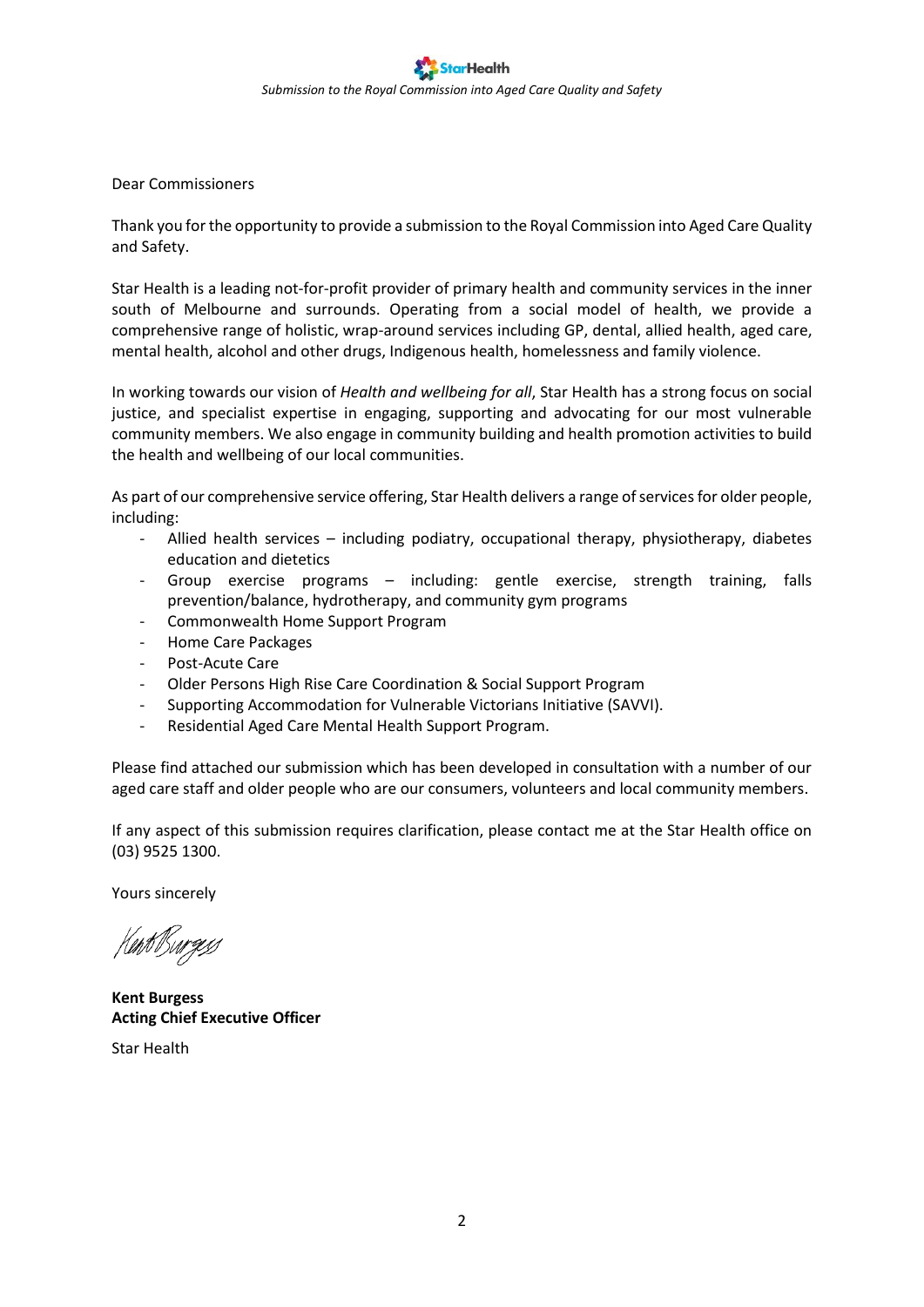# **Summary of recommendations**

#### **1. Healthy ageing – staying active and connected**

- 1.1. That the Commission consider promoting and/or expanding opportunities for older people across Australia to stay physically active and connected in the community, such as group exercise programs.
- 1.2. That the Commission consider mechanisms to support older people across Australia to transition to retirement, provide positive messaging about ageing and initiatives to address isolation and loneliness.

#### **2. Improving the aged care system**

- 2.1. That the Commission consider simplifying information about aged care for older people and providing alternatives to online information.
- 2.2. That the Commission consider mechanisms to increase capacity in the system for Home Care Packages and hospital-based assessments, such as ensuring unspent funds from existing Home Care packages are reinvested in new packages.
- 2.3. That the Commission consider support for the sector to respond to changing compliance and regulatory requirements, including acknowledging and addressing overlapping standards.
- 2.4. That the Commission consider system design and incentives to create the conditions that maximise the quality of services and care (particularly through maintaining a skilled workforce) whilst at the same time minimising costs for consumers.

#### **3. Supporting vulnerable older people**

- 3.1. That the Commission consider advocating for models/funding to ensure isolated, high risk and vulnerable clients are discharged safely from hospital, e.g. discharged to experienced community-based health case managers.
- 3.2. That the Commission support funding and service models that facilitate the engagement of skilled and experienced community-based health workforce with smaller caseloads, to take into account the complexity of these cases and facilitate better outcomes.
- 3.3. That the Commission consider increasing access to affordable geriatric services, to provide assessments for care planning as well as other important requirements e.g. for VCAT.
- 3.4. That the Commission consider support and practical strategies for health/social support workers to navigate elder abuse, such as an independent entity empowered to actively investigate suspected elder abuse upon mandatory reporting.
- 3.5. That the Commission consider housing affordability for older people and prioritising older people for appropriate housing (including housing them with others with similar needs and issues).
- 3.6. That the Commission consider mechanisms to provide specialist psychosocial and primary mental health support for older people, including the more appropriate use of medication, and more options for older people to connect with each other and younger people (such as partnerships between aged care facilities and schools) to address loneliness and isolation.
- 3.7. That the Commission consider mechanisms to address poverty faced by older people, acknowledging that it has compounding negative effects on their health and wellbeing, and consequent demand on a whole range of services.
- 3.8. That the Commission consider mechanisms to provide additional support to older people from non-English speaking backgrounds to understand and access support available to them.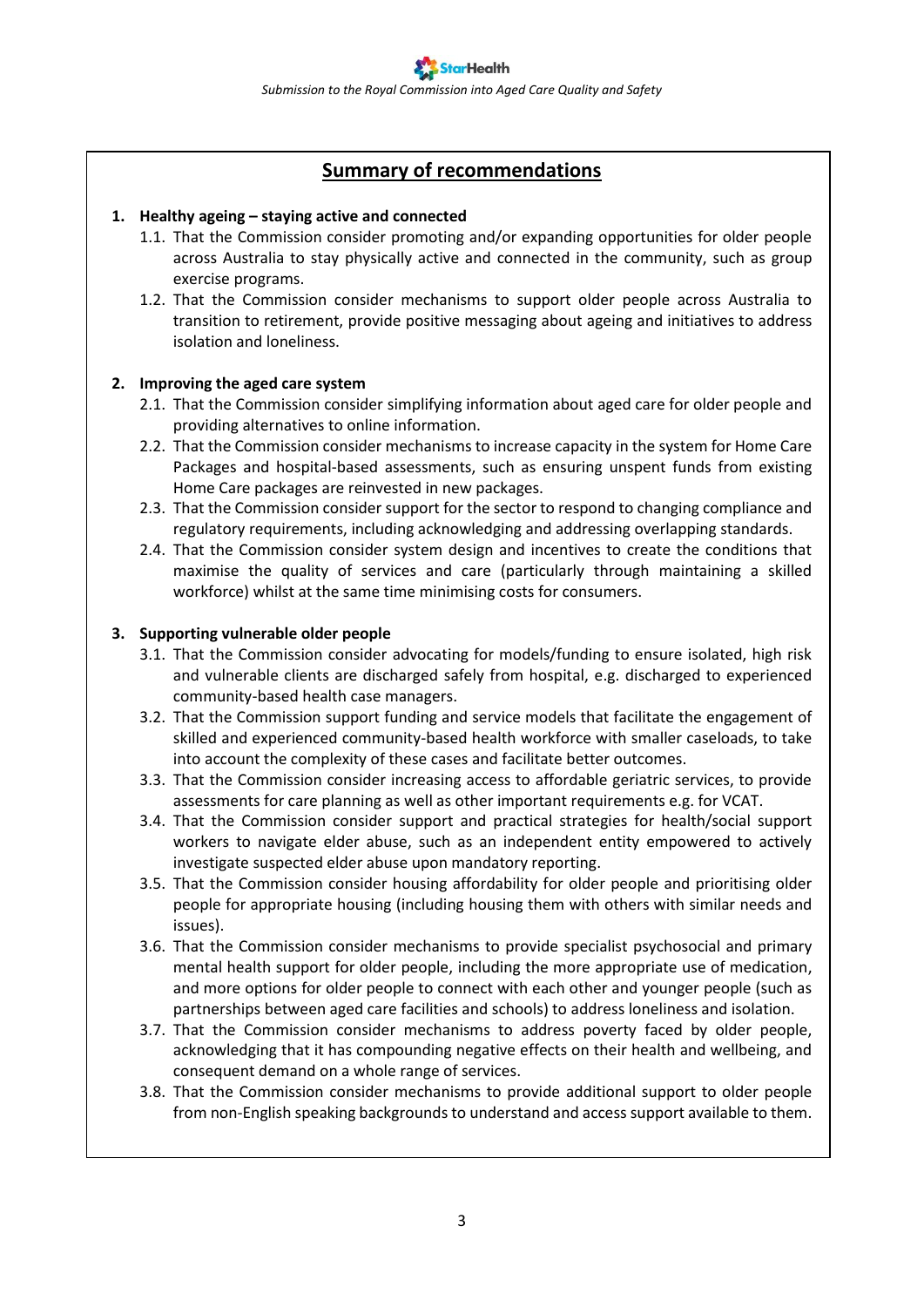# **1. Healthy ageing – staying active and connected**

Supporting healthy ageing is important to ensure that older people stay well in their homes for as long as possible, reducing the risk of hospitalisation and premature admission into residential aged care.

We asked consumers and community members what staying well as they get older meant to them. The following key themes emerged:

- Staying physically active, and able to participate in activities
- Being able to live an independent life, according to one's own choices
- Being connected to family, friends and the community
- Maintaining good mental health and alertness.

Ways consumers and community members report staying **physically active** include walking or other self-organised exercise, participating in group activities and going to a gym. Several consumers noted that there is a need for more affordable, accessible gyms in the community.

Ways consumers and community members report staying **connected** include: spending time with family and friends, participating in local groups or clubs, studying and learning, volunteering, working, swimming, dancing, going on active holidays, gardening and having pets. The usefulness of community-based clubs such as Rotary were highlighted as being important in providing support, particularly for those who live alone.

Group exercise programs offered by community health services such as Star Health provide an example of a model that helps older people to stay active and connected, which could be applied more broadly. Star Health runs several group exercise programs including: gentle exercise, strength training, falls prevention/balance, hydrotherapy, and community gym programs. Group programs like this run by health professionals offer the opportunity to incorporate education sessions from podiatrists, dieticians, community health nurses and other relevant disciplines, over and above what might be available at private gyms or other mainstream exercise providers. Through these programs we are able to work at a client's pace and build their confidence, motivational levels and skills until they can manage their issues independently and remain living safely in their own homes.

Key aspects of group programs contributing to their effectiveness include:

- Multi-disciplinary education further assists safe, independent living through providing guidance and a variety of content including: appropriate footcare to decrease the risk of falls; adequate nutrition to minimise risk of unintentional weight loss and compromised strength; and the safe administration of medication.
- Peer support and social connection implicitly fostered through group programs for many older people who may otherwise be housebound and isolated. Through group programs, friendships develop and participants are inspired by each other, often leading to large changes in demeanour.
- Referrals: As a community health service we also have ready access to a diverse multidisciplinary team, so we can refer consumers to other services as required, such as podiatrists, diabetes educators, dieticians, community health nurses and counsellors. In this way we can provide a comprehensive service and enable our consumers to become more motivated and skilled to self-manage their health.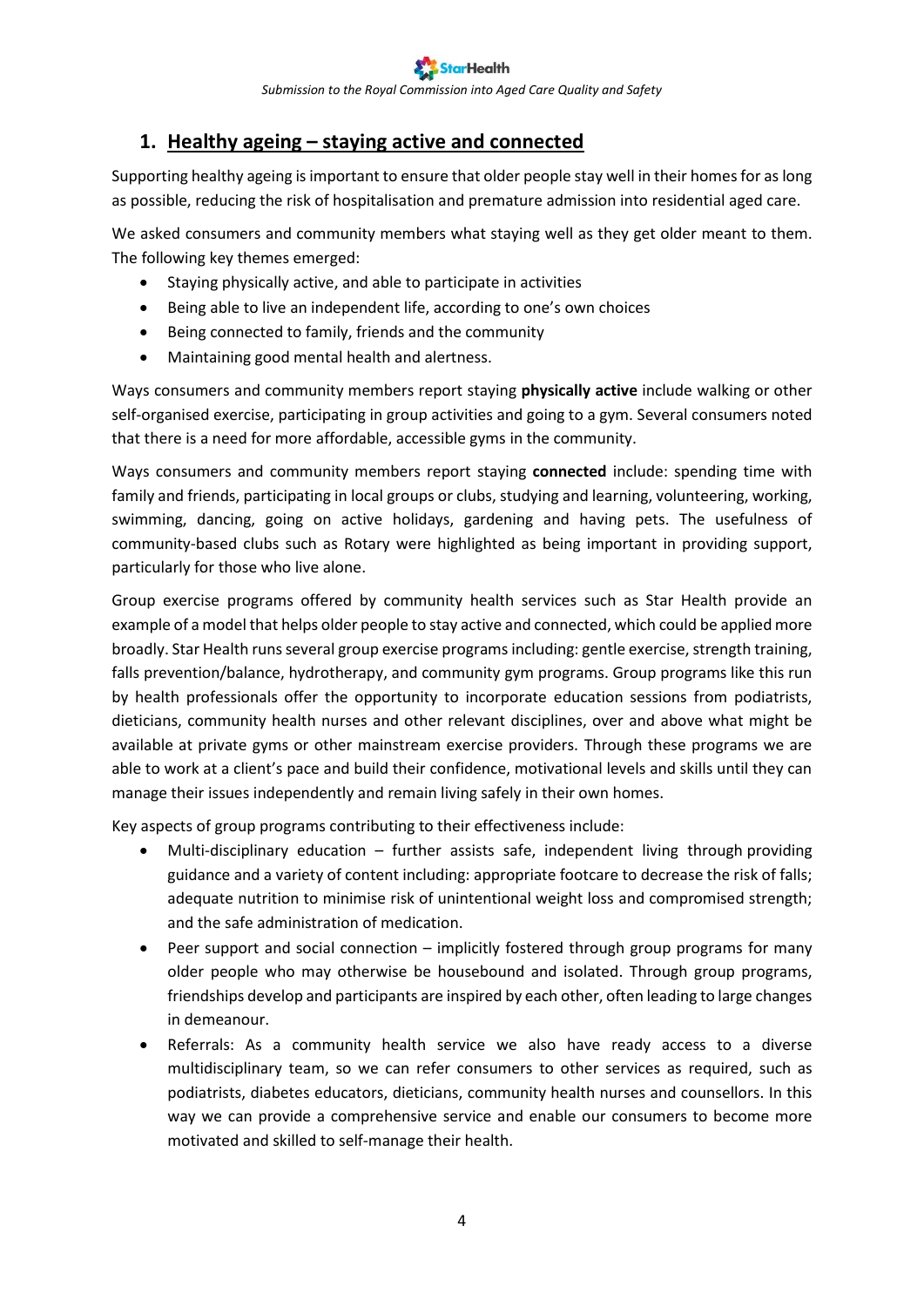# *CASE STUDY*

*When Sarra, Helen and Olivia first attended Star Health for individual physiotherapy appointments, they had never met each other. Each came from a different background, but all were hoping for a solution to long held aches and pains. Following an initial independent assessment by a Star Health physiotherapist, they were referred to the same treatment group to continue work focussing on improving strength, balance and endurance.* 

*These sessions take place in a "gentle and relaxed atmosphere" in the new gym at the South Melbourne site. Under the guidance of Allied Health Assistants, the women began attending twice per week and, as Olivia states, "we quickly became friends and really helped motivate each other".* 

*It soon became apparent that Sarra, Helen and Olivia had improved so much that they required further challenges and the women were referred to a Star Health community strength training group. These programs operate in partnerships with community gymnasiums that by agreement, allow our consumers to use the facilities for a low cost at off peak times with the support of Star Health physiotherapists and exercise physiologists. This was a major step for the trio who were initially quite intimidated as they had never been to a "big gym" before.* 

*The bonds established through the treatment program helped these women through their introductory sessions at the community gym and they have been attending these sessions ever since. Sarra feels very lucky to have a Star Health staff member present who explains how to do each exercise and she hopes to keep attending this group "for as long as possible", while Olivia reports that as a result of attending these groups she is "stronger than she's ever been".*

*Star Health programs have enabled the trio to not only improve their physical well-being, but to develop friendships they did not expect when their original assessments took place.*

\*Sarra, Helen and Olivia have consented to their story being told.

Other suggestions from consumers and community members to support healthy ageing that could be considered for older people across Australia include:

- More readily available information about what services are available
- More affordable, reliable and regular transport options
- More access to affordable, fresh food
- More access to more holistic wellbeing programs and services including mindfulness, interpersonal skills, therapeutic/expressive arts programs; tai chi and yoga
- More physical activities targeted to those who are 50 years of age
- Assistance with using technology access to "computer nerds".

# *Recommendation 1.1*

*That the Commission consider promoting and/or expanding opportunities for older people across Australia to stay physically active and connected in the community, such as group exercise programs.*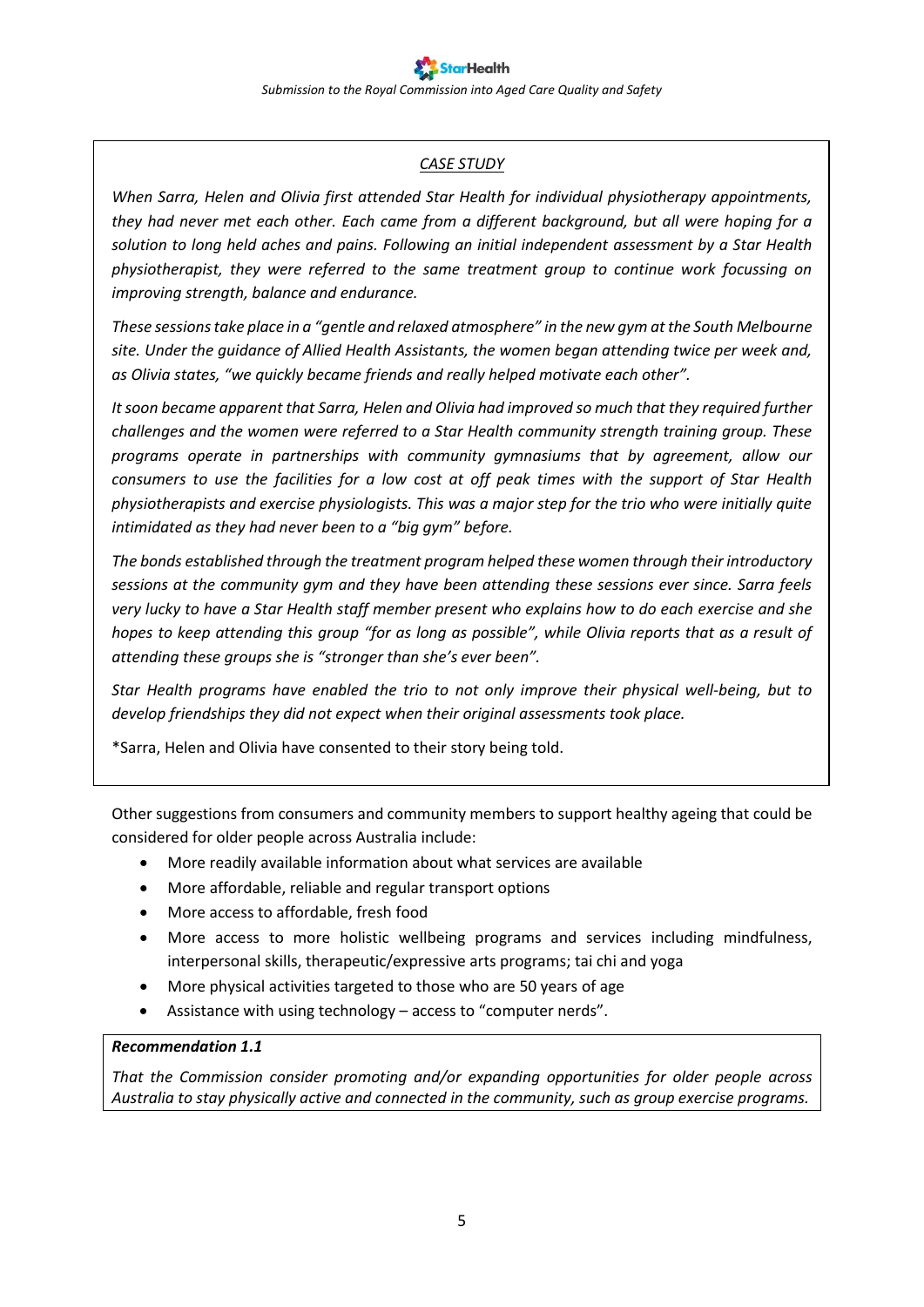Consumers also identified some barriers to healthy ageing, including:

- **Transition to retirement** Several consumers described transitioning to retirement as a significant life event that requires considerable adjustment. Information and support to adjust to this new stage of life, in areas such as finances, could be provided to enhance healthy ageing.
- **Respect for older people** Some consumers noted the prevalence of ageism, including in the workplace, and that older people could be better respected and valued for their skills and contribution to the community more broadly. Positive public messaging about ageing, such as sharing positive stories about older people's lives, may be one way to address this.
- **Isolation and loneliness** Several consumers told us that isolation and loneliness are big issues for many people in their communities. Suggestions from consumers to address isolation and loneliness include regular check-ups via phone, text message or the internet (which could be automated); more opportunities for gatherings to create a sense of community; and initiatives that facilitate engagement between children and older people.

#### *Recommendation 1.2*

*That the Commission consider mechanisms to support older people across Australia to transition to retirement, provide positive messaging about ageing and initiatives to address isolation and loneliness.*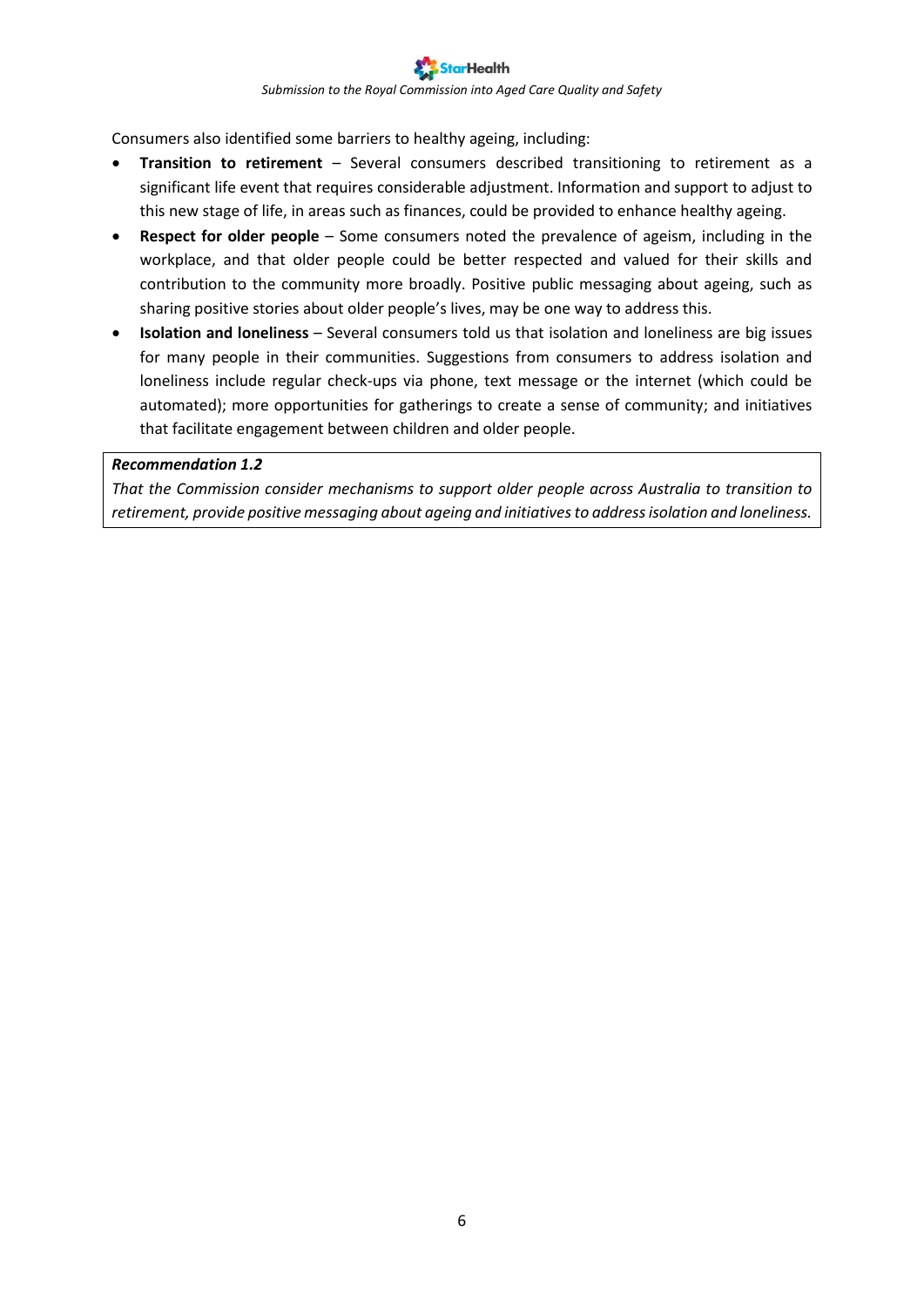# **2. Improving the aged care system**

There are several opportunities to improve the aged care system:

# **Complexity of the system for consumers**

Many consumers and staff told us about their frustration with the complexity of the aged care system, particularly My Aged Care. This includes a lack of clear, consistent information (including what the different fee types mean) and challenges accessing and using technology for online information and services, particularly for vulnerable older people - including those experiencing homelessness.

Many consumers need support from family, friends or service providers to understand and navigate the system, with the complexity deterring some from accessing services at all. We also heard that there are still some misconceptions around what Home Care Packages are, e.g. that they are a step towards permanent residential aged care, which acts as another deterrent.

Suggestions from consumers include providing more up to date, printed (hard copy) information, community education sessions and information in public places (e.g. at supermarkets or in local papers).

# *Recommendation 2.1*

*That the Commission consider simplifying information about aged care for older people and providing alternatives to online information.*

# **Long wait times for services**

Home care packages – Older people who are approved for a Home Care Package can wait for over a year before they can access the services and supports they require. These consumers can be offered an 'interim' package whilst they wait for a higher-level package. High need, complex consumers do not have the funds allocated through low level funding to fully support their assessed need, leading to potential health decline, safety issues, carer burden, and unmet consumer expectations. One option is to ensure unspent funds from existing packages are reinvested in new packages.

Interface between the aged care system and acute settings – There are significant delays for hospitalbased assessments, which constrain the ability of health services to coordinate the appropriate transfer of older people from acute settings back to their home. This can lead to prolonged stays in acute and sub-acute settings, and associated safety issues relating to hospital acquired infections, deterioration, premature admission into residential aged care and in some situations premature death. In addition, where an assessment for longer-term care is completed, further delays are often experienced by consumers due to waitlists for the Commonwealth Home Support Program and Home Care Packages, as noted above.

# *Recommendation 2.2*

*That the Commission consider mechanisms to increase capacity in the system for Home Care Packages and hospital-based assessments, such as ensuring unspent funds from existing Home Care packages are reinvested in new packages.*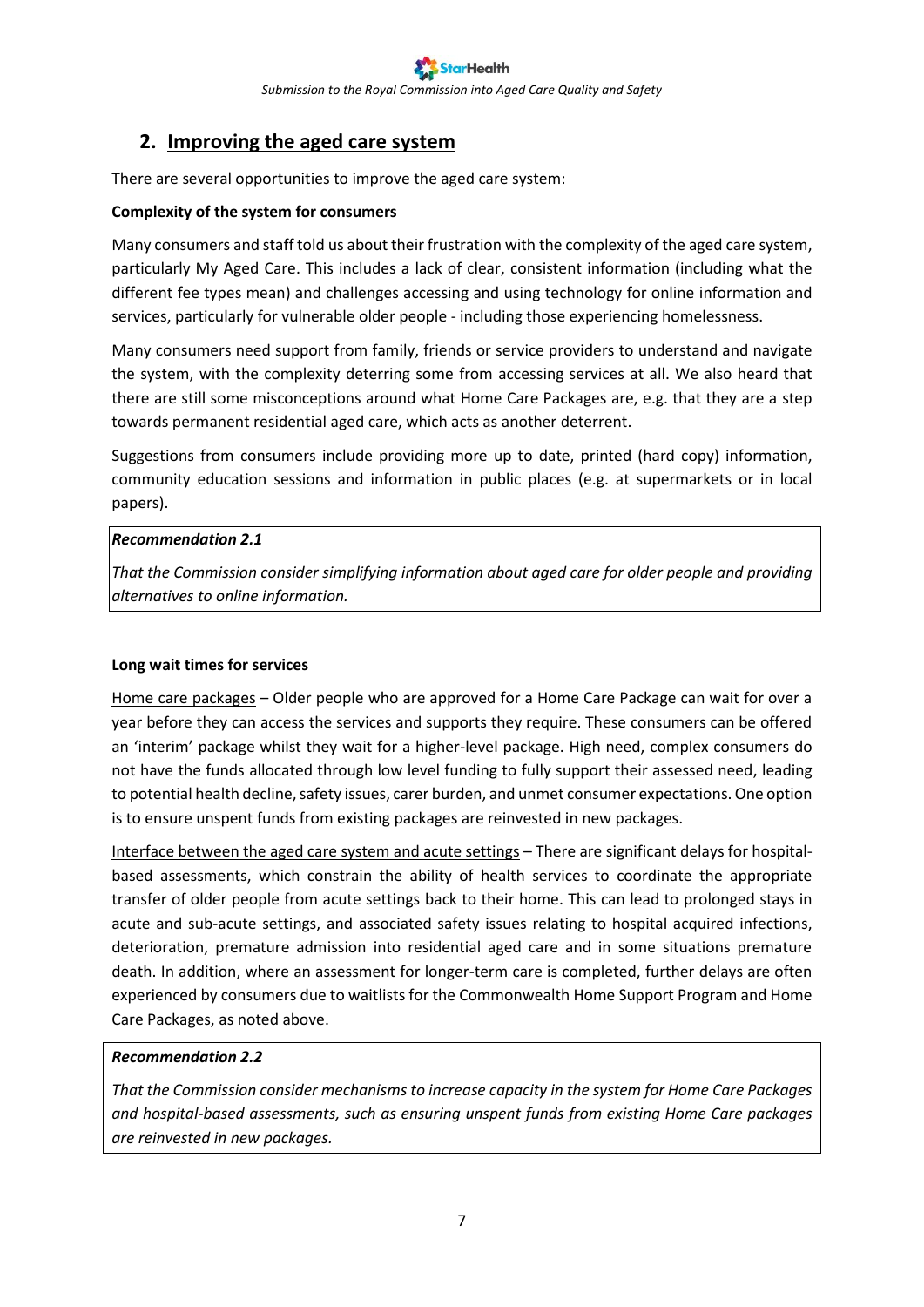#### **Compliance and regulation**

Support is required for the sector to develop and transform to meet changing compliance and regulatory requirements. In addition, there is duplication across the accreditation standards for community health services, with no mutual recognition for overlapping standards. The burden of compliance and reporting is costly, time-consuming and has a significant flow-on impact on service delivery.

#### *Recommendation 2.3*

*That the Commission consider support for the sector to respond to changing compliance and regulatory requirements, including acknowledging overlapping standards.*

#### **Workforce and quality**

The aged care sector faces potential challenges attracting and retaining a skilled workforce due to unfavourable media coverage, particularly surrounding issues uncovered by the Royal Commission. It is crucial the system design include incentives that allow for the quality of services and care to be maximised (particularly through maintaining a skilled workforce) whilst at the same time minimising cost for consumers.

#### *Recommendation 2.4*

*That the Commission consider system design and incentives to create the conditions that maximise the quality of services and care (particularly through maintaining a skilled workforce) whilst at the same time minimising costs for consumers.*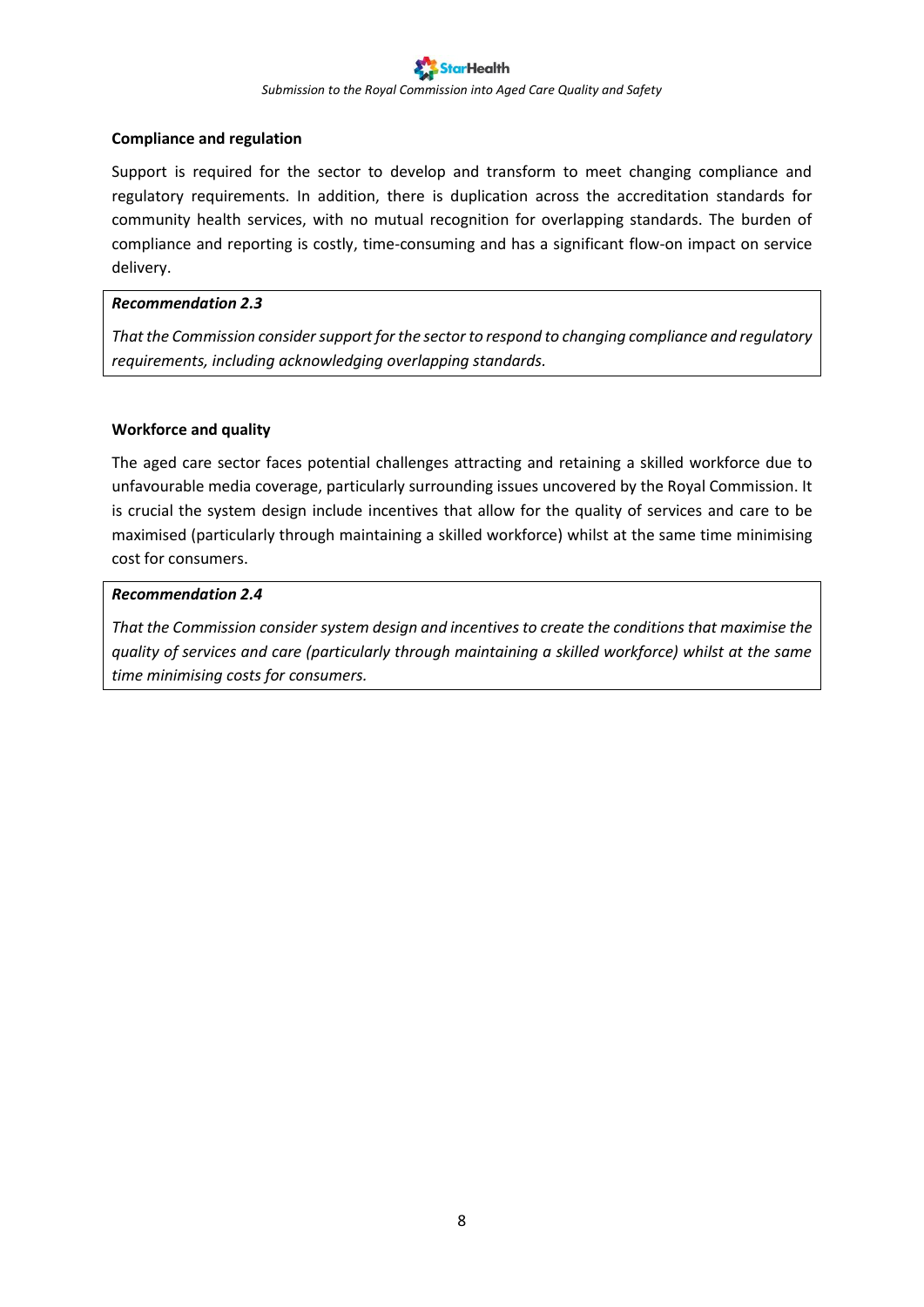# **3. Supporting vulnerable older people**

Many of the more vulnerable older people that Star Health supports, such as those experiencing poverty or severe mental illness, experience significant additional challenges to those outlined above. Many of these older people are also isolated, often due to being estranged from family, and have few or no other supports to assist them. These factors mean that these people are often missing out on the aged care supports and services they are entitled to as they can't navigate the system themselves or require significant assistance from service providers to do so. Our staff highlighted several key issues affecting vulnerable older people for the Commission's consideration:

# **Discharge from hospital**

Some older people experience poor or hasty discharge planning which does not adequately support them to remain independent in their own home; it may even result in a vulnerable older person falling into a higher risk category. At the extreme level, some older people may be discharged into homelessness or otherwise unsafe home environments without adequate exploration of their home environment and options (e.g. excessive clutter or squalor, poor/dysfunctional essential home equipment, lack of family/friend support, lack of services and/or the ability to navigate a complex health service system even if services are organised for them).

Even when discharge planning is organised, the communication and documentation between client, service providers and GP can be patchy and inadequate. The client can easily become confused, overwhelmed and, as a result, may end up declining other services. Further, critical information is not always provided to service providers which can result in misinformation, confusion and poor clinical outcomes.

# *Recommendation 3.1*

*That the Commission consider advocating for models/funding to ensure isolated, high risk and vulnerable clients are discharged safely from hospital, e.g. discharged to experienced communitybased case managers.*

# **Adequately skilled and experienced workforce**

Experienced and health professional case managers are very important for isolated, vulnerable and marginalised older people. Responsible, best practice case management provides a stable framework for the monitoring of a consumer's home situation and changes that can take place. Case managers that are community-based rather than hospital-based but still part of the broader health system, such as community health services like Star Health, can play a pivotal role in coordinating services across different parts of the health system and beyond. They also have the cross-sector experience and networks to support clients to keep safe in the community through acting as professional advocates in a range of settings and minimising hospital readmissions. Even providing this sort of case management model in short- and medium-term capacities can have significant benefits for vulnerable older people.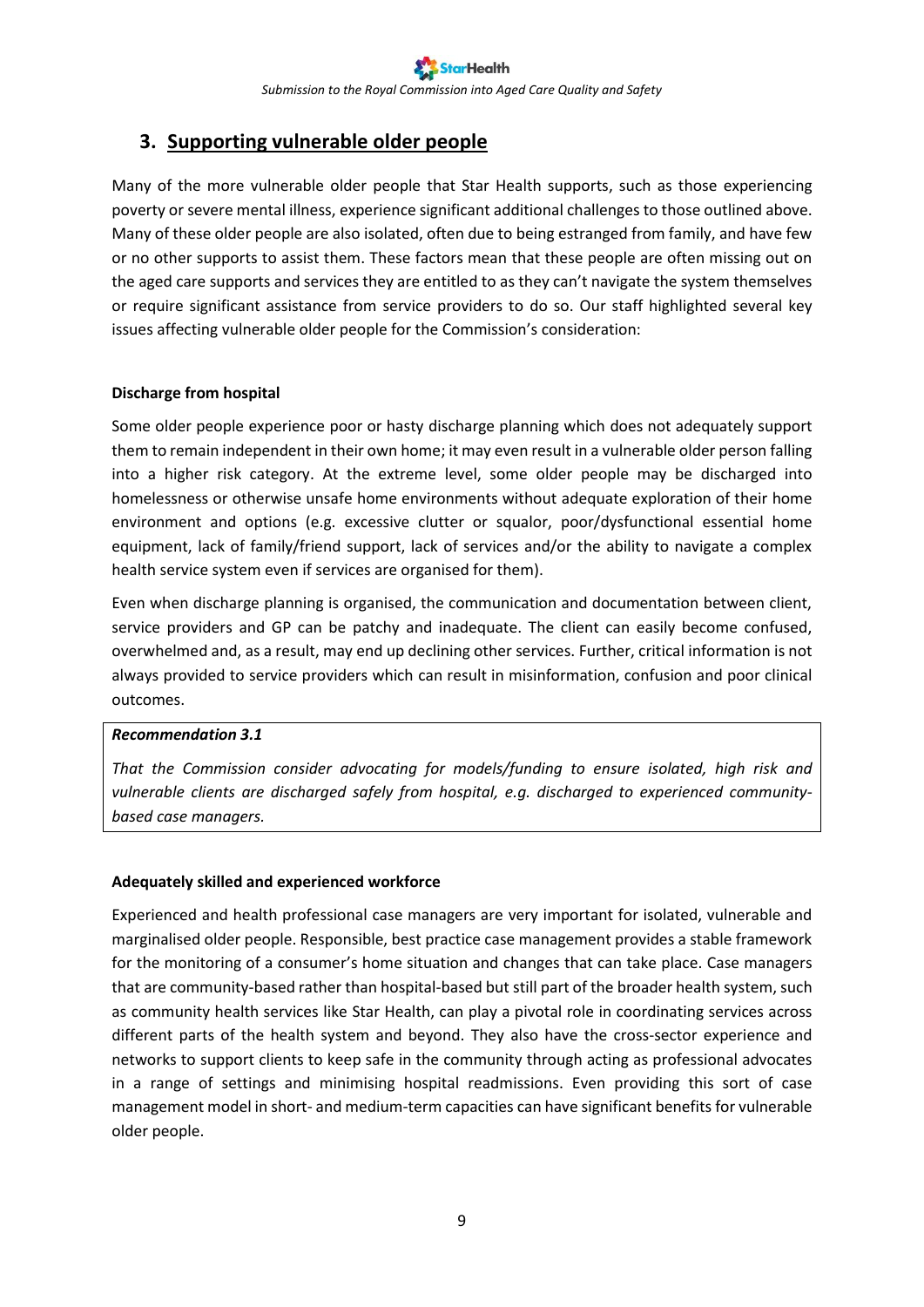It is important that funding and service models facilitate the engagement of a skilled and experienced community-based health workforce with smaller caseloads, given that older marginalised vulnerable consumer cases are complex, and usually highly time consuming. This can be due to consumer cognition issues, hearing deficits, mobility issues or the need for considerable advocacy efforts for complex issues. High caseloads risk poor consumer outcomes.

#### *Recommendation 3.2*

*That the Commission support funding and service models that facilitate the engagement of skilled and experienced community-based health workforce with smaller caseloads, to take into account the complexity of these cases and facilitate better outcomes.*

# **Assessing cognitive capacity**

Affordable and accessible geriatrician services are urgently required, to provide detailed, reliable and affordable medical assessments and reports addressing older people's health conditions, including dementia and their ability to make lifestyle, executive and financial decisions. This is an essential service for both consumers and clinicians, for whom timely assessment and supporting documentation is not only crucial in care planning, but also for establishing Powers of Attorney, VCAT hearings, Aged Care Packages and other services.

Numerous private geriatricians are out of reach for older pensioners as they are too expensive or inconveniently located; public geriatric services are usually in high demand with waitlists over six months. Further, it can be difficult to get some older people to undertake assessments, which needs to be taken into account by the above bodies.

# *Recommendation 3.3*

*That the Commission consider increasing access to affordable geriatric services, to provide assessments for care planning as well as other important requirements e.g. for Victorian Civil and Administrative Tribunal (VCAT).*

# **Elder abuse/family violence**

Our staff report significant instances of elder abuse, which can include physical, psychological and/or financial abuse. Our ageing population and the rising incidence of dementia leave older people more vulnerable to elder abuse, which can go undetected for months or years. Older people can find it challenging to report abuse; they may feel even more vulnerable to increased threats should their perpetrator find out.

Clinicians must navigate any suspected elder abuse sensitively, particularly in relation to family relationships. Given this, there is an urgent need to review how family members can access an older person's bank account or unlawfully trigger their Power of Attorney (even when a person has cognitive capacity) and for further investigation into other avenues that leave a compromised older person open to financial abuse.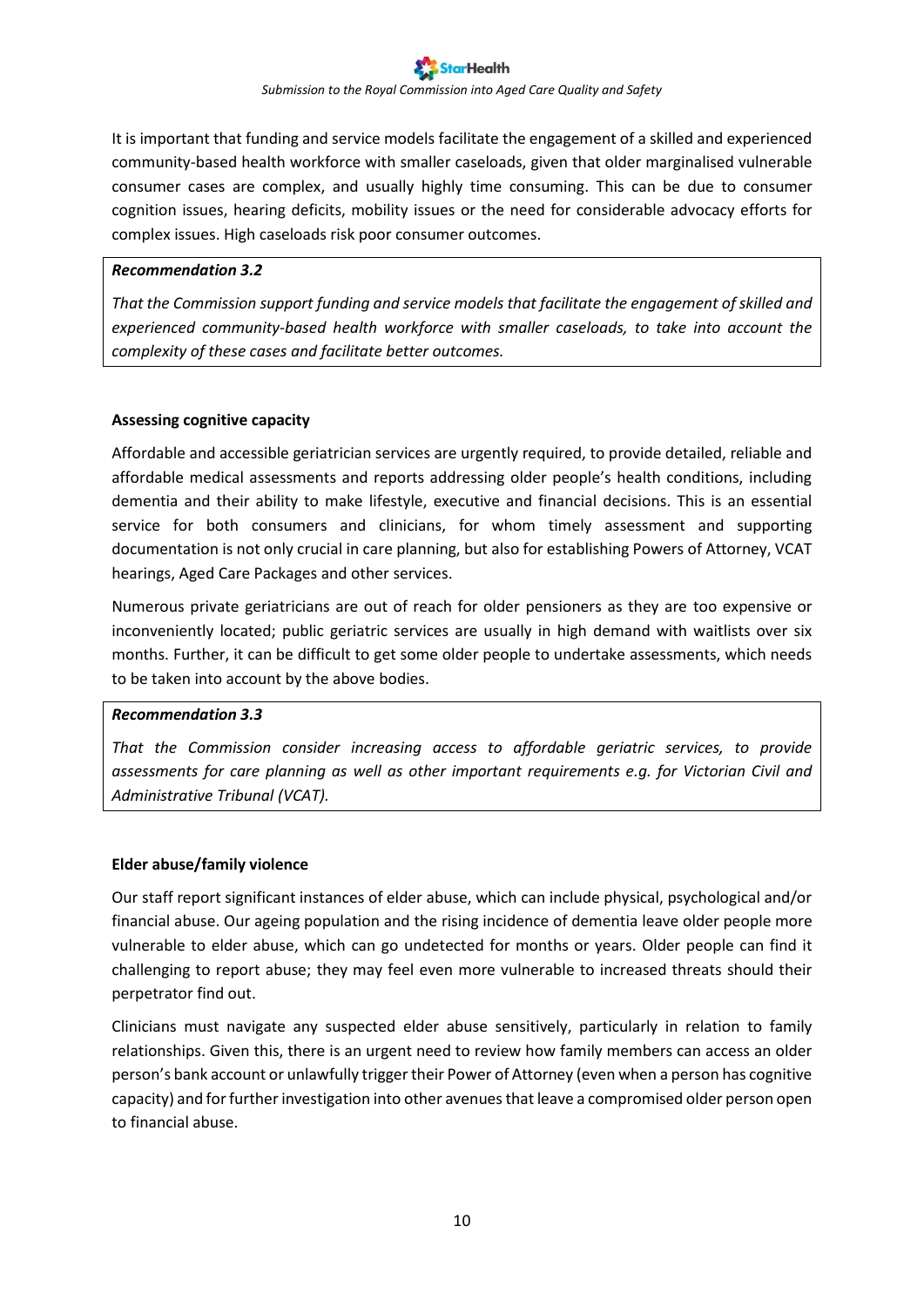#### *Recommendation 3.4*

*That the Commission consider support and practical strategies for health/social support workers to navigate elder abuse, such as an independent entity empowered to actively investigate suspected elder abuse upon mandatory reporting.*

#### **Housing**

For many, especially those on aged pensions, the private rental market is unaffordable (particularly in inner city locations). They are often forced to move further out where cheaper rents may be more possible to manage, leaving them outside the boundaries of their usual support, transport and medical networks. The reintroduction of required services (i.e. GP, transport, community supports etc) in a new and unchartered area can be very challenging for an older, isolated and marginalised person. Very often their plan of restructuring supports fails altogether or is significantly delayed and puts them at risk of readmission to hospital.

Organising and affording a house move without assistance is usually overwhelming for vulnerable people. Star Health has witnessed consumers going into complete denial regarding a house move until they are in crisis and about to be turned out of their home into homelessness. Services often cannot adequately respond to these crisis circumstances. Critical timeframes, staff and program availability and housing stock all impact this scenario.

Older persons experiencing homelessness are of concern. Crisis housing offered usually consists of rooming houses, cheap motels or caravan parks, with wait lists for priority and transitional housing at best greater than 2 years (or in many cases much longer). Many crisis housing options are not adequately managed, have substandard conditions and have some tenants with serious behavioural and substance issues. Staff have reported instances of marginalised older people preferring to sleep rough (in cars, couch surfing or on streets) as it is a safer option.

#### *Recommendation 3.5*

*That the Commission consider housing affordability for older people, and prioritising older people for appropriate housing (including housing them with others with similar needs and issues).*

# **Mental health and wellbeing**

There is a need for specialist psychosocial and primary mental health support for older people. Mental health issues experienced by many older people, including depression, anxiety, trauma and PTSD, often go undiagnosed, or are overlooked and/or poorly controlled. The mental health needs of older people are usually addressed through an over-reliance on medication as the main course of treatment, or on the other hand, complete neglect. Whilst some well-established and effective psychosocial support models exist, they are predominantly targeted at younger people.